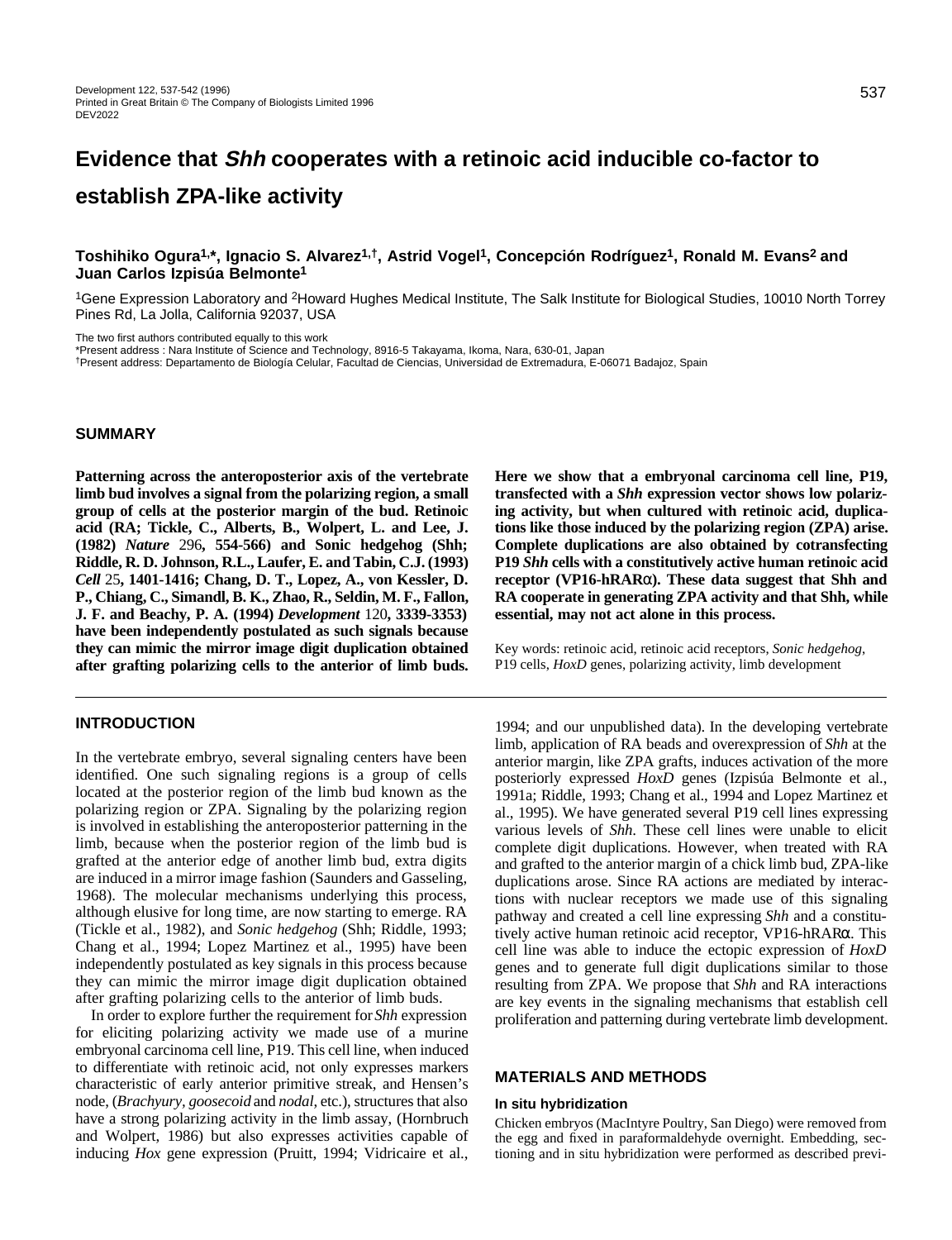#### 538 T. Ogura and others

ously (Izpisúa Belmonte et al., 1991b). The *hoxd-11* and *hoxd-13* 35S antisense probes used are described by Izpisúa Belmonte et al. (1991a). Whole mount *in situ* hybridization was performed essentially as described by Hemmati-Brivanlou et al. (1990), with some minor modifications (Izpisúa Belmonte et al., 1993). After the chromogenic reaction, embryos were cleared in 80% glycerol in PBS and photographed. The *Shh* antisense probe used, cloned by PCR from ZPA cells, was restricted to the exon 3 of chicken *Shh* (Riddle et al., 1993) in order to avoid possible crosshybridizations with related members of the *hedgehog* family.

## **RNA isolation and analysis**

Total RNA was obtained by the guanidinium thiocyanate method according to Chomczynski and Sacchi (1987). Poly (A)+ RNA was selected using a Qiagen oligotex Kit according to manufacturer instructions. For northern blot analysis, 7 µg of total RNA were used. RNA was size fractionated on 1% agarose/2.2 M formaldehyde gel, transferred to Nytran filter (S&S) and hybridized to 32P-labeled probes. The mouse and chicken *Shh* probes making up part of exon 3 (Riddle et al., 1993 and Echelard et al., 1993) were generated by PCR from mouse and chicken ZPA respectively.

#### **Grafting experiments**

To test for polarizing activity and to investigate the regulation of *Shh* expression in the limb tissue, grafts were made under a flap of apical ridge, lifted along the anterior margin of wing buds at stages 20-21. The embryos were then reincubated at 38°C for a further 4-30 hours. After incubation they were removed and fixed overnight in 4% paraformaldehyde and subjected to either hybridization in sections with <sup>35</sup>S probes or whole-mount in situ hybridization with digoxigenin probes. For assessing the effects of the grafts on limb pattern, embryos were allowed to continue development for up to 6 days after grafting and then the wings were fixed in 5% trichloroacetic acid and stained with alcian green to show the skeletal pattern.

Cells of embryonal carcinomal cell line P19 were transferred from standard tissue culture dishes to bacterial Petri dishes to allow the formation of cell aggregates. These aggregates were then transplanted to the anterior side of the chicken limb buds as described above for the tissue fragments.

#### **Cell culture and transfections**

P19 murine embryonal carcinoma and CV-1 (monkey kidney epithelian) cells were maintained in D-MEM-10%FBS (Gemini). For transfection, cells were dissociated with trypsin-EDTA and resuspended in DMEM-10%CBS (Hyclone) and seeded at 20-30% confluency 24 hours before transfection. 1 hour before transfection, cells were resuspended again by pipetting and transfected with the calcium phosphate method essentially as described by Kliewer et al. (1992). 24 hours after transfection, cells were replenished with DMEM-10%FBS. Stable transformants were selected in the presence of 1 mg/ml of G418 and single colonies were picked after 10-14 days of selection. The stable transformants were routinely cultured under the same conditions as the parental cell line. Cells were exposed to  $1 \mu$ M RA for 2 days in bacterial Petri dishes to allow the formation of cell aggregates. In order to avoid RA carryover they were cultured for another day in the absence of RA. Transient transfections were performed as described above except that cells were transferred to bacterial Petri dishes 24 hours after transfection and cultured for 2 days before transplantation assays. The vector used for stable transfection was in all cases pRC-CMV (Invitrogen). The VP16-hRARα clone was inserted into the pCMX expression vector (Kliewer et al., 1992).

#### **Western blotting**

Cell extracts from P19, P*Shh*27 and CV*Shh*14 cells were prepared according to Bumcrot et al. (1995) and separated by SDS-PAGE. Proteins were transferred to a nitrocellulose filter (S&S) and then

blocked in 5%non-fat dry milk in PBS-T (PBS-0.1%Tween20). The filter was then incubated in a 1:500 dilution of affinity-purified rabbit antiserum (Ab180, a gift from A. P. MacMahon) raised against an Nterminal fragment of the mouse *Shh* protein. After washing in PBS-T, filters were incubated in a 1:10000 dilution of horseradish peroxidase-conjugated donkey anti-rabbit immunoglobulin (Amersham). Bands were visualized with the Enhanced Chemiluminescence Kit (Amersham) according to the manufacturer's instructions.

## **RESULTS**

# **Cultured cells with inducible ZPA activity**

We initially generated various cell lines stably transfected with chick *Shh* under the control of the cytomegalovirus (CMV) promoter, expressing different *Shh* levels. We chose three lines for further work (P*Shh*3, P*Shh*27 and P*Shh*28) with *Shh* levels either comparable or approximately ten times higher than that found in the posterior region of the limb bud (Fig. 1A). In all three lines selected, the endogenous *Shh* mouse transcripts were absent both before and after 2 days of RA treatment (data not shown). Transcript levels of the transfected chick *Shh* did not significantly change after culturing the cells for 2 days in 1 µM RA (Fig. 1B, lines 5-8). Small aggregates of cells of comparable size to the ZPA grafts were grafted into a slit made at the anterior margin of stage 19-20 host limbs. The embryos with the grafts were either incubated for several hours  $(4, 16)$ and 30 hours) and then subjected to whole-mount in situ hybridization with various probes (*Shh* and *HoxD* genes) or incubated for 7 days to examine the digit patterns.

The results described in Figs 2 and 4 and Table 1 are a compilation of data from the three cell lines. The digit pattern obtained after grafting was either normal (Fig. 2B) or showed the presence of an extra digit 2 (Fig. 2C). Morphological and histo-



**Fig. 1.** Northern analysis. **(**A) Autoradiograph of northern blot of RNA isolated from chicken ZPA cells (lane1) and from different P19 cell lines transfected with chick *Shh*, P*Shh*3, 27 and 28 (lanes 2,3 and 4 respectively) and hybridized against a chick *Shh* probe. ZPA cells express the endogenous *Shh* message which migrates between the 18S and 28S rRNAs. The position of 18S and 28S rRNAs is indicated by small bars. The three P19*Shh* cell lines express the entire open reading frame of *Shh* and the untranslated region derived from the expression vector and comigrate with the 18S rRNA. The *Shh* probe used seems to weakly hybridize with the 18S and 28S rRNAs. (B) The levels of chick *Shh* transcripts in P19 transfected cells, both in monolayer and aggregates, seems to remain relatively constant after RA treatment (lanes 5, 6, 7 and 8). M, monolayer; A, aggregates. +, 1 µM RA treatment for 2 days. −, absence of RA. The quantity of total RNA loaded in both northerns was 7 µg per line.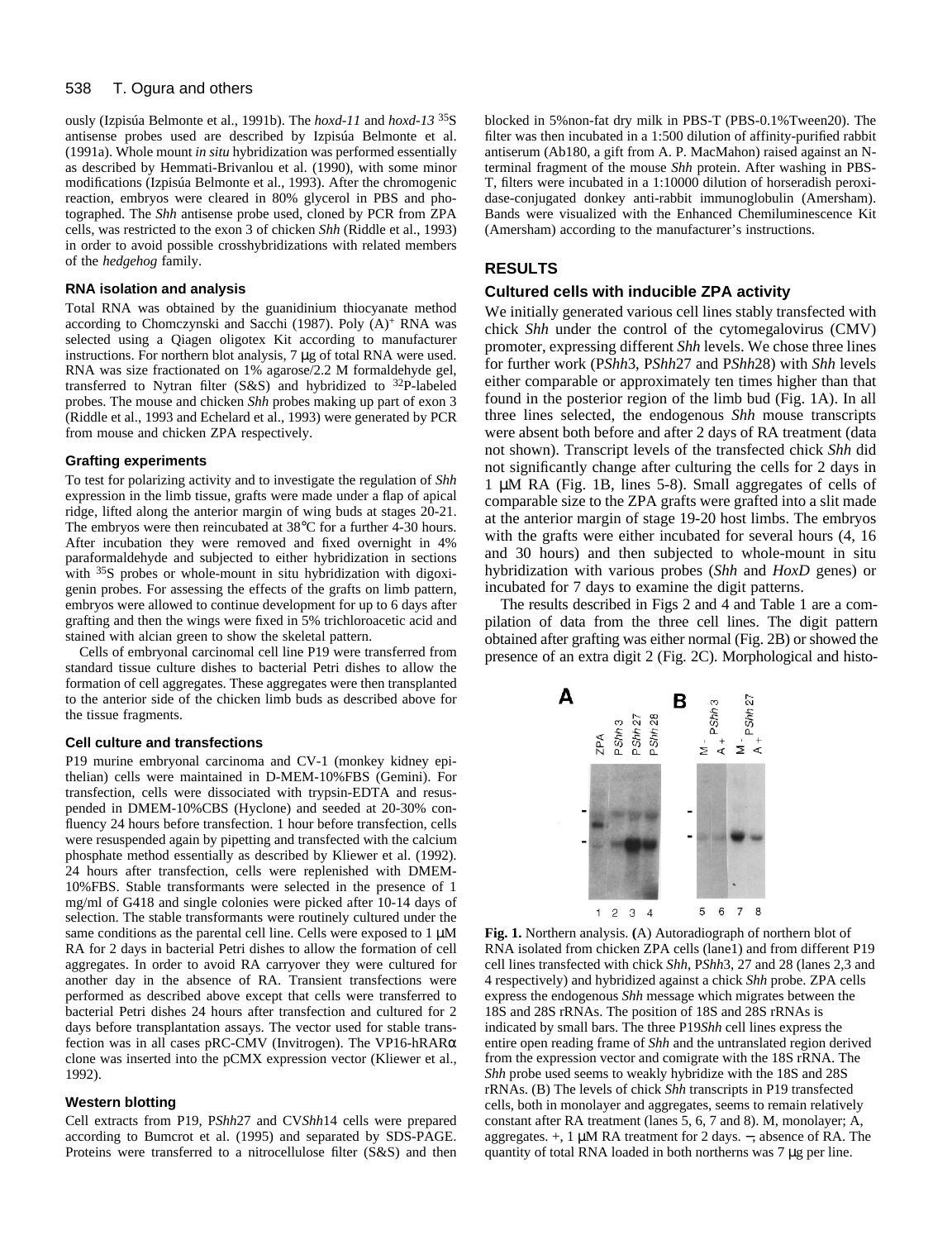

**Fig. 2.** Whole-mounts of embryonic chicken wings stained with alcian green to show digit patterns following grafts of the various cell lines. (A) Scheme of the grafting procedure of the different cell lines into the anterior of the chicken limb bud. (B) Digit pattern obtained following a graft of the parental cell line P19. (C) Digit patterns following grafts of P19 expressing *Shh*; (D,E,F), following grafts of P19 cells expressing *Shh* that had been cultured in the presence of 1 µm RA for 48 hours, and (G,H,I) following grafts of P19 cells expressing *Shh* cotransfected with VP16-hRARα, to the anterior margin of a young chick wing bud. (B) Wing that developed no additional digit with normal digit pattern **234**. Since there is no change with respect to the non-operated embryo, this specimen could be considered as a wild-type pattern when compared to the rest of the grafts. (C) Duplicated wing with digit pattern **2234**; (D) duplicated wing with digit pattern **2334**; (E) duplicated wing where two humeri and two ulnas developed. The digit pattern is **23334**; (F) duplicated wing where the radius with digits 2 and 3 is disconnected from the wrist. The ulna is associated with a split digit 3 and digit 4. The digit pattern is **4334**; (G) duplicated wing with digit pattern **23?34**. The radius in this embryo that died early is thickened and shortened; (H) duplicated wing with a duplicated ulna. The digit pattern is **4334**. (I) This wing developed a radius and two ulnas with a digit pattern **2344334.**

logical analysis at different time points after grafting showed that the implanted cells do not proliferate, nor disperse within the limb tissue (data not shown). None of the control grafts, non-transfected P19 cells, produced digit alterations (Fig. 2B).

# **Proteolytic processing of the chicken Shh product in P19 cells**

Bumcrot et al. (1995) and Chang et al. (1994) have shown that chicken and mouse *Shh* protein undergo proteolytic processing

(from an original polypeptide of approximately  $46\times10^3$  *M*<sup>r</sup>) to yield two peptides with relative molecular masses of approximately  $19\times10^3$  (amino terminus) and  $27\times10^3$  (carboxy terminus), both of which are secreted. To study translation and processing of chicken *Shh* protein in P19 cells we used a rabbit antiserum against an amino terminus fragment of mouse Shh. This antiserum has been shown to cross react with the chicken *Shh* protein (Bumcrot et al., 1995). As a positive control we used a CV-1 cell line stably transfected with chicken *Shh*. CV-1 cells

| Cell lines                | <i>Shh</i> expression       |                      |        |                       |        | Digit pattern |                |                |                |                  |                         |                 |
|---------------------------|-----------------------------|----------------------|--------|-----------------------|--------|---------------|----------------|----------------|----------------|------------------|-------------------------|-----------------|
|                           | Northern<br>blot<br>0 hours | Grafts after 4 hours |        | Grafts after 30 hours |        |               | Extra<br>digit | Extra<br>digit | Extra<br>digit | Polarizing       | Number<br>of grafts for | Total<br>number |
|                           |                             | Whole mount          | Number | Whole mount           | Number | Normal        |                |                | 4              | activity $(\% )$ | digit pattern           | of grafts       |
| P <sub>19</sub>           |                             |                      |        |                       |        | 10            |                |                |                |                  | 10                      | 14              |
| #3                        | $^{+}$                      |                      |        |                       |        |               |                |                |                |                  |                         | 10              |
| <b>PShh #27</b>           | $^{+++}$                    |                      |        |                       |        |               |                |                |                |                  |                         | 10              |
| #28                       | $^{+}$                      |                      |        |                       |        |               |                |                |                |                  |                         |                 |
| Total PShh                |                             |                      |        |                       |        |               |                |                |                |                  | 14                      | 28              |
| $P19+RA$                  |                             |                      |        |                       |        |               |                |                |                |                  | 10                      | 14              |
| $PShh+RA$                 |                             | $^{+}$               |        | $^{+}$                | 4      |               |                |                |                | 40               | 20                      | 27              |
| $P19-VP16hRAR\alpha$      |                             |                      | n.d.   |                       |        | 10            |                |                |                |                  | 10                      | 10              |
| $PShh$ -VP16hRAR $\alpha$ |                             |                      | n.d.   |                       |        |               |                |                |                | 47               | 10                      | 10              |

Line describing the grafting of P19 cells in the presence of RA (P19*Shh* + RA) is a compilation of data using the three different cell lines P19*Shh3*, 27 and 28, while the RAR cotransfections were made with line P19*Shh*27.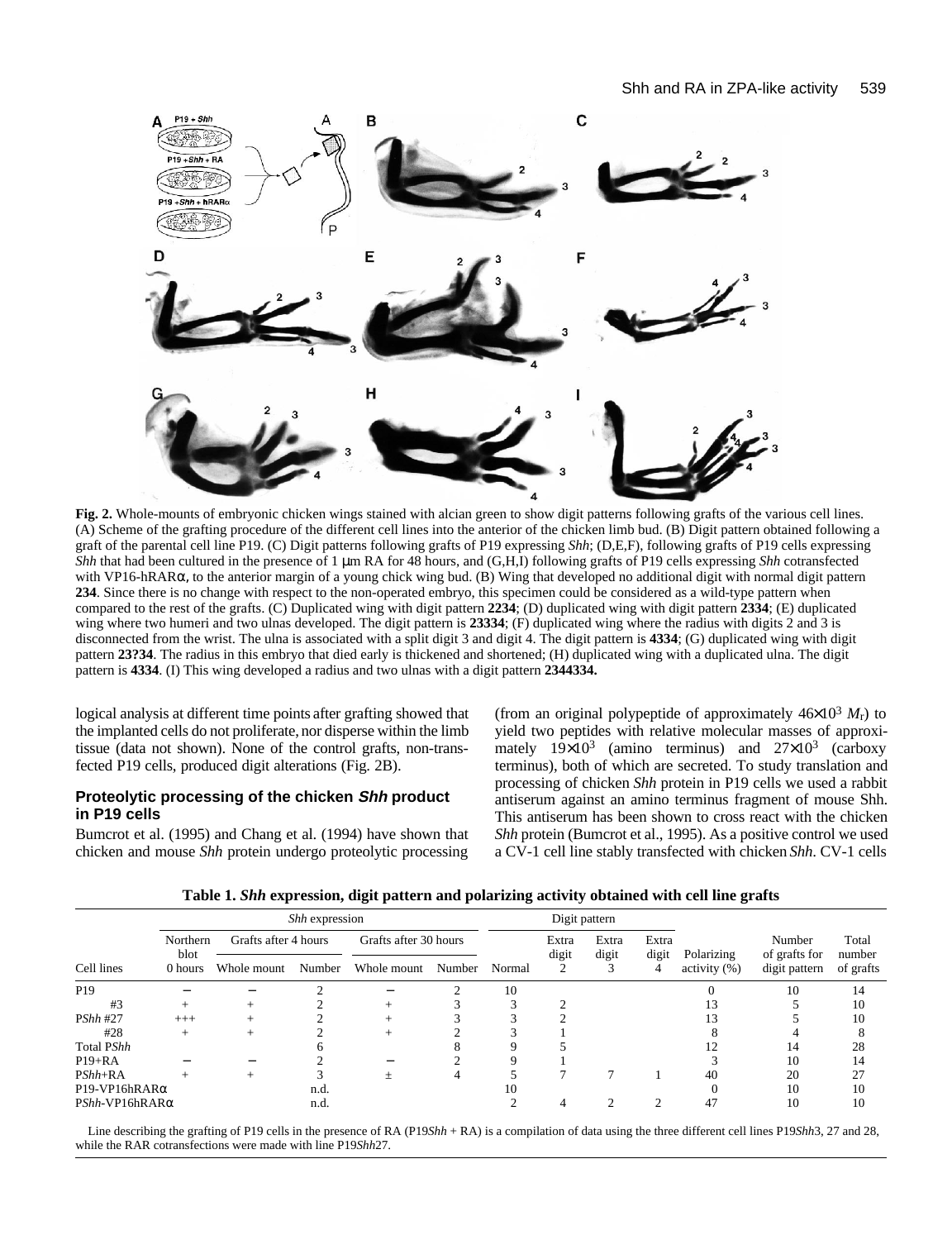

**Fig. 3.** Proteolytic processing of chicken *Shh* in P19 cells. Cell extracts prepared from parental P19, P*Shh*27 and CV-1 expressing chick *Shh* gene were separated by SDS-PAGE and electro blotted. *Shh* proteins were detected with an anti-*Shh* antibody that recognizes the N-terminal half of *Shh* protein. Parental P19 cells do not express *Shh* protein. Full length (approximately  $45 \times 10^3 M_r$ ) and N-terminal (approximately  $19\times10^3 M_r$ ) forms of *Shh* in P*Shh*27 and CV*Shh*14 are indicated by arrows. Positions of molecular mass markers are shown on the left side of the figure.

are the parental cell line of COS cells which are able to efficiently process *Shh* protein (Bumcrot et al., 1995). As shown in the immunoblot in Fig. 3, CV-1 and P19 cells transfected with chicken *Shh* produce a polypeptide of approximately  $45 \times 10^3 M_r$ which could correspond to the full length *Shh*. In addition, an approximately 19kDa polypeptide is detected, which corresponds to the amino terminus region of *Shh*. Neither of these two peptides are detected in P19 untransfected cells. Expression of processed  $19\times10^3 M_r$  amino-terminal product was higher than the full length product in both CV-1 and P19 *Shh* transfected cells. Overall, these results suggest that production and processing of *Shh* protein in P19 cells occurs in a similar fashion to that shown in a variety of other cell types as well as in vivo (Bumcrot et al., 1995 and Lopez Martinez et al., 1995).

# **Retinoic acid and Sonic hedgehog are required for ZPA activity**

It has been reported that a retinoic acid bead, when implanted at the anterior margin of the limb, is able to induce the expression of *Shh* (Riddle, 1993; Niswander et al., 1994). Although P19 cells transfected with *Shh* were unable to induce complete digit duplications it is possible that cooperation between these two signaling molecules, RA and *Shh*, could elicit ZPA-like limb duplication in our assay. To test this, we incubated *Shh* transfected cells in the presence of RA for 2 days. To rule out the possibility of RA carryover in the grafted cells we cultured the P19 *Shh* transfected cells for a further 24 hours in the absence of RA to allow for clearing RA out of the cells. After aggregation, a small pellet of cells was grafted into the anterior margin of stage 19-20 limb buds. Table 1 and Fig. 2 show a summary of the results obtained. In contrast to the cell lines cultured in the absence of RA, duplications of digit 3 or 4 were obtained (Fig. 2D,E,F and Table 1). As had been done for P19 Shh cells cultured in the absence of RA, RA cultured cells were monitored for *Shh* expression at various time points after grafting. The results showed strong expression of *Shh* in the grafted cells but not in the host tissue four hours after grafting (Fig. 4C and Table 1). *Shh* transcripts were downregulated, but still weakly present, in the graft 30 hours after the operation (Fig. 4D and Table 1). Similar results were observed after grafting P19 *Shh* cells cultured in the absence of RA (Fig. 4A,B). When parental P19 cell pellets cultured with RA were grafted, no *Shh* expression was detected in the graft or in the host (data not shown) and the limbs obtained were normal (Table 1). Northern blot data show that the transcript levels for *Shh* remained relatively constant after RA treatment of P19*Shh* cells (Fig. 1B).

# **A constitutively active retinoic acid receptor interacting with Shh induces ZPA activity**

It is believed that the biological effects of RA are primarily modulated by its different receptors. One response pathway is mediated by a family of RA receptors (RARs) consisting of three isoforms, RARα, RARβ, RARγ (Evans, 1988). To test whether the ZPA activity displayed in the P19 cells treated with RA is mediated through this family of receptors we made use of a constitutively active receptor. A human RARα derivative cDNA was fused downstream of the VP16 transactivation domain driven by the CMV promoter. This construct, VP16-hRARα, is constitutively active through RAREs upon transfection (Perlmann et al., 1993). We transiently transfected the P19*Shh* stable lines with the VP16-hRARα construct and cultured them for two days in the absence of RA. Grafts of these cells placed at the anterior margin of the chick wing had the highest level of polarizing activity observed with any graft (47%) including, in two cases, the appearance of an extra digit 4 (Fig. 2G,H,I and Table 1). An extra digit 4 is considered to be the result of the



**Fig. 4.** Distribution of *Shh* transcripts in whole-mount preparations of wing buds after cell grafting. The transcript levels of *Shh* in P19*Shh*27 cells cultured in the presence (A) or in the absence (C) of RA are downregulated 30 hours after grafting (B, P19*Shh*27+RA; and D, P19S*hh*27). Black arrowheads point to the grafted tissue or cells. White arrowheads in B and in D point to the extra growth consequence of the graft. The normal domain of *Shh* expression is always at the posterior of the buds.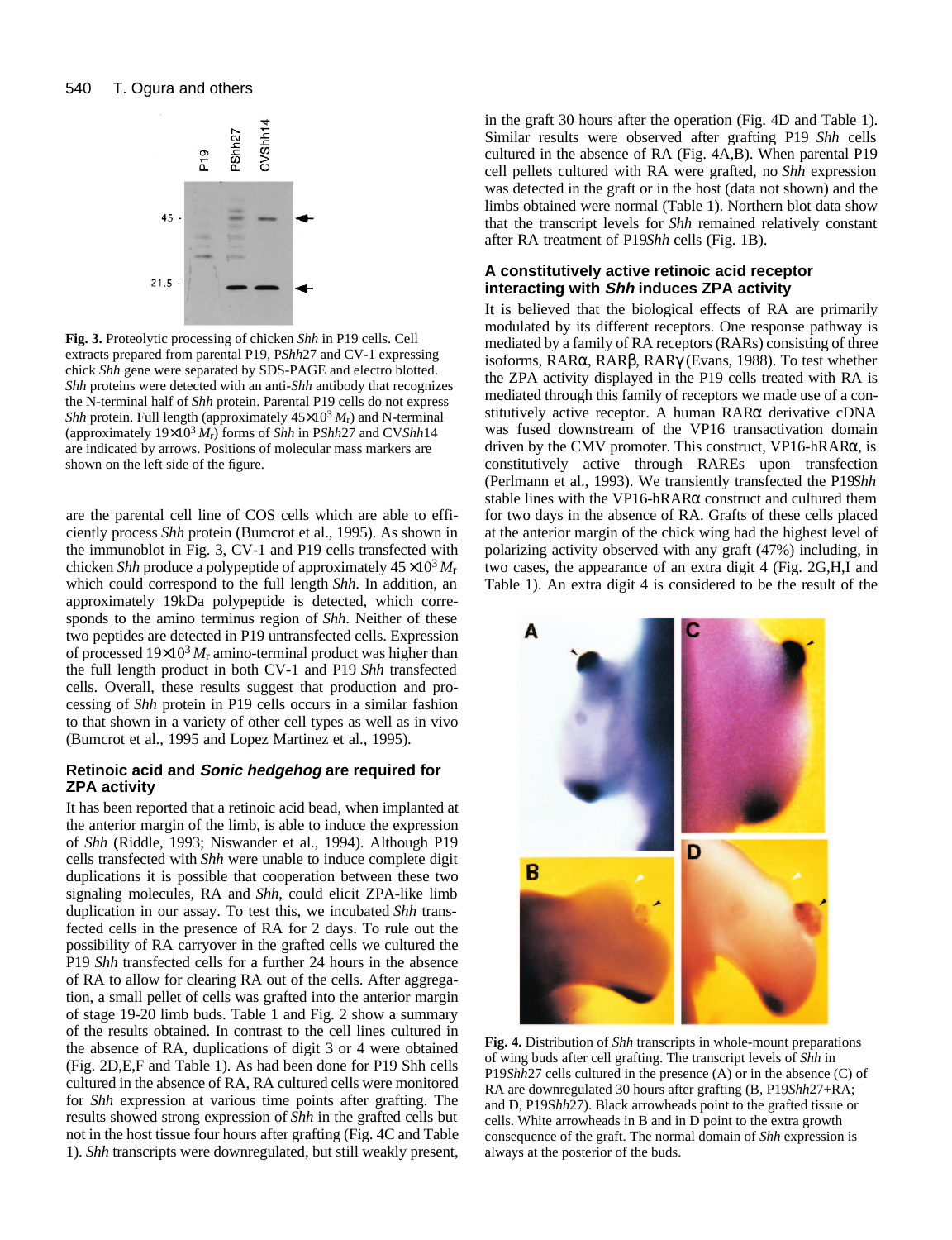highest levels of polarizing activity. Control grafts showed no change in the skeletal pattern. Northern data showed no effect of P19*Shh* VP16-hRARα in the transcript levels of *Shh* (data not shown).

# **Effect of P19Shh, P19Shh-RA and P19Shh-VP16 hRAR**α **on HoxD gene activity in the limb tissue**

We have previously shown that the organization of limb pattern involves the sequential activation of the *Hox* genes under the control of a signal released by the ZPA (Izpisúa Belmonte et al., 1991a). This signal is now believed to be mediated by the product of the gene *Shh*. We then hypothesized that the P19*Shh* cell lines, cultured in the presence or in the absence of RA, or transiently transfected with the constitutively active RA receptor, would activate, in a sequential fashion, *HoxD* gene expression.

To check whether this was the case we performed *in situ* hybridization of limb buds after grafting the different cell lines described above. Both P19*Shh* +RA and P19*Shh*+ VP16 hRAR $\alpha$  cell grafts induced the sequential appearance of the more posteriorly expressed *HoxD* genes in the limb tissue near the graft implant. Fig. 5 shows the ectopic anterior expression of *hoxd-13* (5A) and *hoxd-11* (5B) 30 hours after the grafts were made. P19 *Shh* cells cultured in the absence of RA, although able to ectopicallly activate *hoxd-11* did not turn on the last two members of the *HoxD* complex (Fig. 5C and data not shown). These results demonstrate that the digit inducing activity of the *Shh* transfected cell lines, either cultured with RA or transiently transfected with a constitutively active retinoic acid receptor, like the ZPA grafts, leads to the sequential activation of the *HoxD* genes.

# **DISCUSSION**

The morphogenic properties of retinoids have been based on a variety of experiments over the last 10 years, including bead implants, which at physiologic RA levels lead to dramatic limb duplications. The recent discovery of *Shh* lead to the conclusion that the protein product of this gene is the mediator of the



**Fig. 5.** *HoxD* gene expression after cell grafting. (A) Ectopic *hoxd*-*13* mRNA expression in chicken wing buds 30 hours after grafting P19*Shh* cells cotransfected with the constitutive active human retinoic acid receptor α. (B) Ectopic *hoxd-11* mRNA expression in chicken wing buds 30 hours after grafting P19*Shh* cells treated with RA. (C) Ectopic *hoxd*-*11* mRNA expression in chicken wing buds 30 hours after grafting P19*Shh* cells cultured in the absence of RA. The normal domain of expression for both *hoxd-11* and *hoxd*-*13* is always at the posterior of the limb. The ectopic domain of expression in the host limb buds is indicated with an arrowhead. Although not able to elicit complete duplications, P19*Shh* cells induce ectopic expression of *hoxd*-*11* in the absence of RA.

ZPA signaling pathway. The goal of this work was to evaluate the role of RA, its receptors, and *Shh* in ZPA activity. We show here that an embryonal carcinoma cell line, P19, transfected with *Shh* has low polarizing activity, but when cultured with RA, digit duplications arise. Complete duplications are also obtained by cotransfecting P19 *Shh* cells with a constitutively active human retinoic acid receptor. Both types of graft induced, in a sequential fashion, *HoxD* gene expression at the anterior margin of the developing limb bud.

The development of cell lines with ZPA activity supports the hypothesis that *Shh* is required for limb digit duplications. However, these cell lines also reveal that RA and *Shh* do not act independently, arguing for the existence of a cascade with RA initiating the process. This would be consistent with the observations that implantation of an RA bead at the anterior margin of a limb bud induces ZPA activity in the tissue distal to the bead and activates *Shh* in the same region as the induced ZPA activity (Wanek et al., 1991; Riddle et al., 1993). This suggests that RA acts upstream of *Shh*.

Our results seem to contradict the established view that *Shh* expression is sufficient to mediate polarizing activity. Overexpression of *Shh* at the anterior limb margin, via recombinant retrovirus or with purified protein, is able to cause digit duplications (Riddle et al., 1993; Lopez Martinez et al., 1995). However, it has also been shown that anterior limb mesenchyme tissue expressing *Shh* after RA application fails to induce a polarizing region (Helms et al., 1994). Since other regions of normal (Wagner et al., 1990; Hornbruch and Wolpert, 1991; Izpisúa Belmonte et al., 1992 and our own unpublished results) and mutant embryos (Francis-West et al., 1994) are able to induce digit duplications without expressing *Shh*, taken together, these results suggest that additional factors, besides *Shh*, are involved in the polarizing activity phenomenon.

It is possible that P19 *Shh* transfected cells fail to induce complete digit duplications because translation of *Shh* protein is repressed or its processing blocked in P19 cells, and this is relieved by RA treatment. Our results show that this is not the case because *Shh* protein is translated and correctly processed in P19 cells (Fig. 3). Since *Shh* has been shown to be induced by RA, a potential explanation is that the effect of RA is to induce *Shh* expression above a threshold that is required for prolonging activity. This is unlikely since one of the stable cell lines (P19*Shh*27) expressed more than ten times the physiological levels of *Shh* found in the ZPA at stage 20. Furthermore, the transcript levels for *Shh* remained relatively constant after RA treatment of P19*Shh* cells or cotrasfection with VP16-hRARα. An alternative hypothesis is that RA and *Shh* activate different signaling pathways. This is unlikely for two reasons: (a) RAinduced digit duplications are preceded by activation of *Shh* and (b) parental P19 cells, not expressing *Shh*, but cultured in the presence of RA, do not have any morphological effect when grafted at the anterior limb bud margin. A third, more likely explanation is that RA and *Shh* produce different signals that form part of a common pathway. RA could induce a signaling molecule (X) that cooperates with *Shh* to produce ZPA activity. This is reinforced by the observation that P19*Shh* cells are not able to activate the full complement of *HoxD* genes (only up to *hoxd*-*11*) while culturing the same cells in the presence of RA has a synergistic effect and activates the late appearing and more posteriorly expressed *HoxD* genes (*hoxd*-*12* and *hoxd-13*). This, in a way, is reminiscent of expression patterns following grafting